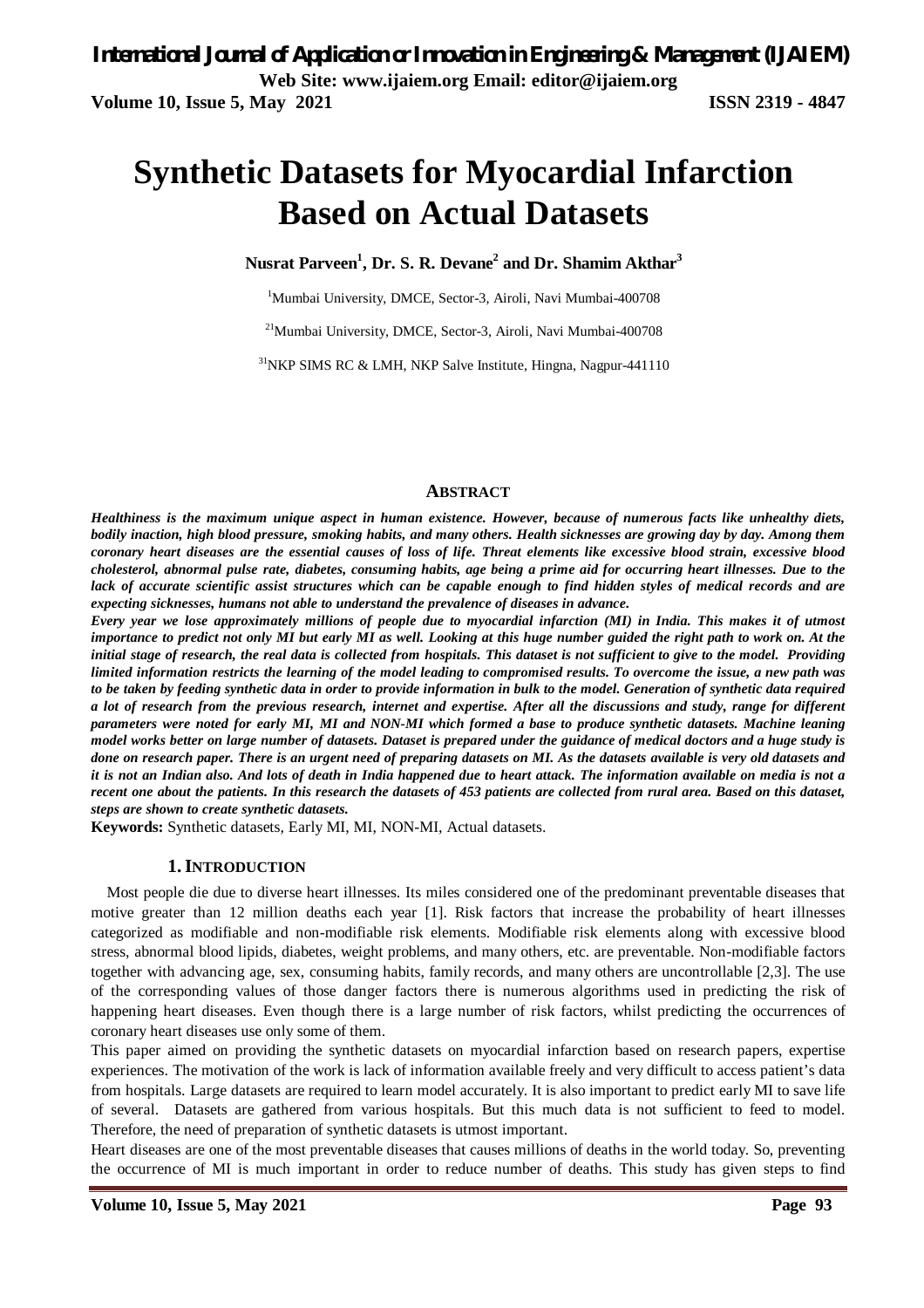**Volume 10, Issue 5, May 2021 ISSN 2319 - 4847** 

synthetic datasets for MI, NON-MI and Early MI.

#### **2.LITERATURE SURVEY ON PARAMETERS RANGE OF MYOCARDIAL INFARCTION**

| <b>Parameters</b>                                                                                                                | Early MI(Angina)                                                                                                                                                     | МI                                                                                                                                                                                                                | Non-MI                                                                                                                                                                                                                                                                                                                                                                                     |
|----------------------------------------------------------------------------------------------------------------------------------|----------------------------------------------------------------------------------------------------------------------------------------------------------------------|-------------------------------------------------------------------------------------------------------------------------------------------------------------------------------------------------------------------|--------------------------------------------------------------------------------------------------------------------------------------------------------------------------------------------------------------------------------------------------------------------------------------------------------------------------------------------------------------------------------------------|
| Age                                                                                                                              | i. $>35$ and average age 62<br>ii. $<$ 35 if diabetic, high bp,<br>smoking, high<br>cholesterol<br>In both sexes $[4][5]$<br>iii. 45 to 60 - By Expertise<br>(India) | i. 30-39 age $(15%)$<br>ii. 40-49 age male (17.5%)<br>iii. 50-59 age male (22.5%)<br>iv. 60 & above age (37.5%)<br>v. 61 & above age $(7.5%)$ in<br>female<br>vi. 60 plus more cases in<br>female then men $[12]$ | $i. < 35$ should consider more<br>ii. 35–65 more MI (Incidence)<br>rate of MI<br>iii. Median age for MI-53<br>iv. 84-88% young age for non-<br>MI.<br>v. 90-95 % <40 age for non-<br>MI. [22]                                                                                                                                                                                              |
| Gender                                                                                                                           | i. $57.3 \pm 18.72[6]$ male<br>ii. $62.9 \pm 23.84$ [6] female<br>iii. $>45$ more in male [2]<br>iv. $>35-54$ more in female [2]<br>v. More in female [6]            | Mentioned above                                                                                                                                                                                                   | i. Both male females can<br>consider equally as per<br>expertise.                                                                                                                                                                                                                                                                                                                          |
| ECG changes                                                                                                                      | i. $50\%$ has normal ECG [7]<br>ii. Changes occur always by<br>expertise.                                                                                            | i. Always Yes as per expert's<br>opinion $[13]$                                                                                                                                                                   | <i>i.</i> Some other disease causes<br>ECG changes in non-MI<br>patients [23]<br>ii. No as per the expertise for<br>non-MI patients.                                                                                                                                                                                                                                                       |
| <b>CKMB</b>                                                                                                                      | No Changes in CK-MB is<br>suggested by expertise                                                                                                                     | i. CK-MB first appears 4-6<br>hours after symptom<br>onset $[14]$<br>ii. Changes in CK-MB is<br>always suggested by<br>expertise.                                                                                 | <i>i</i> . Elevated in non-<br>cardiac conditions such<br>as skeletal muscle<br>injury, hypothyroidism,<br>chronic renal failure.<br>and severe exercise [24]<br>ii. No changes suggested in<br>non-MI patients as per<br>the expertise.                                                                                                                                                   |
| Trop-I                                                                                                                           | No Changes is suggested by<br>expertise                                                                                                                              | <i>i</i> . In myocardial infarction.<br>raised troponin<br>levels indicate cardiac<br>muscle cell death<br>$[14]$ [15]                                                                                            | <i>i</i> . There is a myriad of<br>potential diseases<br>with troponin release,<br>including acute<br>pulmonary embolism,<br>heart failure.<br>myocarditis, and end<br>stage renal disease [25]<br>ii. No changes in Trop-I in<br>non-MI patients as per<br>the expertise.<br>iii. Hypothesis is based on<br>actual datasets. [Refer]<br>table-2                                           |
| LAD, LCA, RCA<br>Left anterior<br>descending (LAD),<br>Left coronary artery<br>(LCA),<br>Right coronary artery<br>$(R\text{CA})$ | i. $>70\%$ blockages [8]<br>ii. It may be up to 100% by<br>expertise<br>$\overline{\text{iii}}$ . <50% multiple arteries                                             | i. LAD only $(59.5%)$<br>ii. $LAD$ and $LCA$ $(2.5\%)$<br>iii. LAD and RCA $(12.7%)$<br>iv. LAD, LCA and RCA<br>$(10.1\%)$ [16]<br>v. Blockages 95% to 100<br>Percentage by expertise<br>opinion.                 | 0-50% blockages hypothesis<br>made with the concern of<br>expertise and dataset available.                                                                                                                                                                                                                                                                                                 |
| Systolic                                                                                                                         | <i>i.</i> Range of systolic blood<br>pressure is $130-180[9]$                                                                                                        | <i>i.</i> Range of systolic blood<br>pressure is 139-180 or<br>higher mmHg $[17]$                                                                                                                                 | i. For age group 26-30 systolic<br>value is 113.5<br>ii. For age group 31-35 systolic<br>value is $110.5$<br>iii. For age group 36-40 systolic<br>value is 112.5<br>iv. For age group 41-45 systolic<br>value is $115.5$<br>v. For age group 46-50 systolic<br>value is 199.5<br>vi. For age group 51-55 systolic<br>value is 125.5<br>vii. For age group 56-60 systolic<br>value is 129.5 |

#### **Table 1:** Input features and their ranges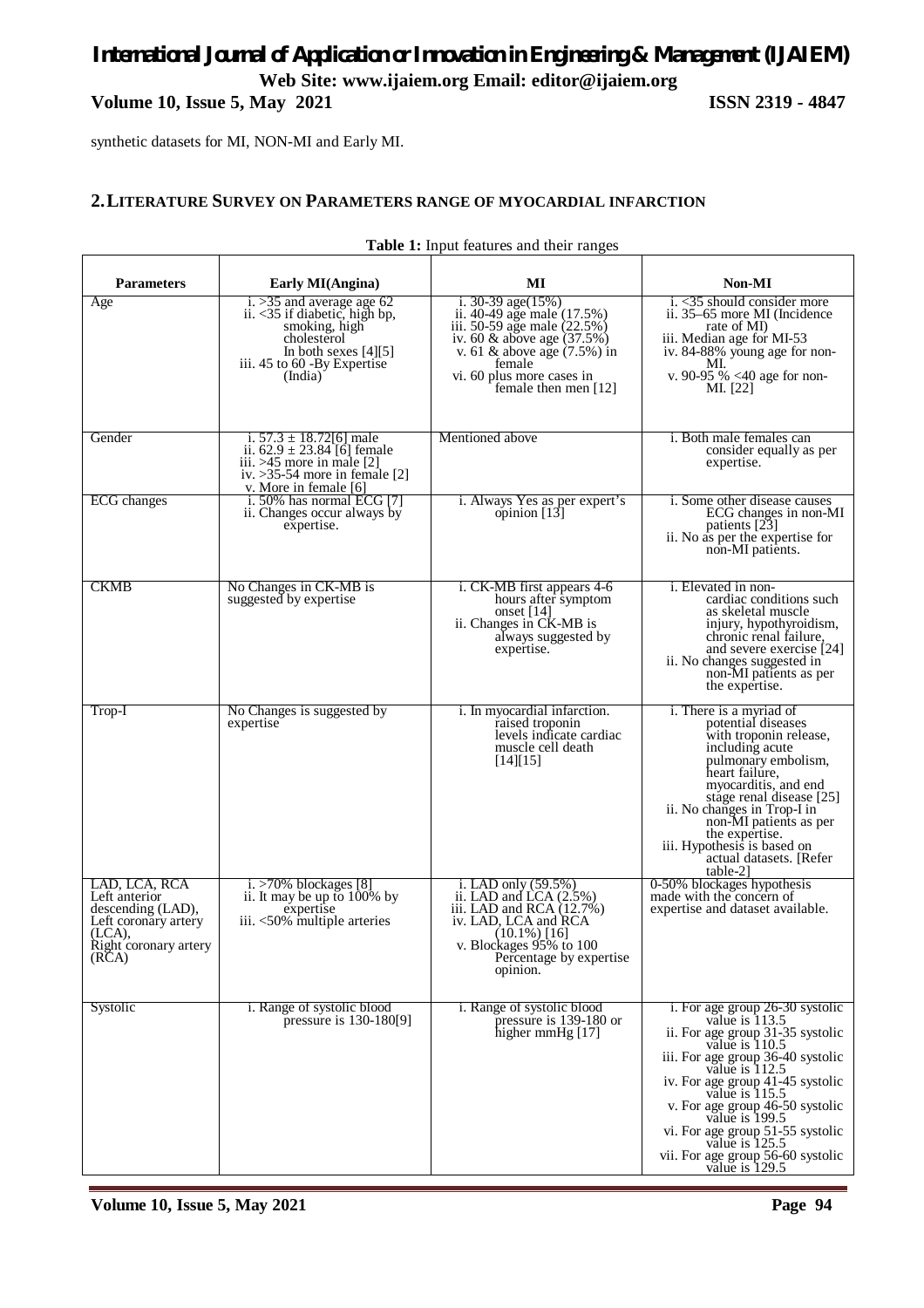## *International Journal of Application or Innovation in Engineering & Management (IJAIEM)*

#### **Web Site: www.ijaiem.org Email: editor@ijaiem.org**

**Volume 10, Issue 5, May 2021 ISSN 2319 - 4847** 

|                 |                                                                                                  |                                                                                                                                                       | viii. For age group 61-65 systolic<br>value is 143.5[26]<br>ix. 90-170 form dataset<br>available                                                                                                                                                                                                                                                                                                                                                                                     |
|-----------------|--------------------------------------------------------------------------------------------------|-------------------------------------------------------------------------------------------------------------------------------------------------------|--------------------------------------------------------------------------------------------------------------------------------------------------------------------------------------------------------------------------------------------------------------------------------------------------------------------------------------------------------------------------------------------------------------------------------------------------------------------------------------|
| Diastolic       | i. Range of diastolic blood<br>pressure is $80-120[9]$                                           | <i>i</i> . Range of diastolic blood<br>pressure is $90-120$ 0r<br>higher mmHg [17]                                                                    | i. For age group $26-30$<br>diastolic value is 71.5<br>ii. For age group 31-35<br>diastolic value is 72.5<br>iii. For age group 36-40<br>diastolic value is 74.5<br>iv. For age group 41-45<br>diastolic value is 78.5<br>v. For age group $46-50$<br>diastolic value is 80.5<br>vi. For age group 51-55<br>diastolic value is 80.5<br>vii. For age group 56-60<br>diastolic value is 79.5<br>viii. For age group 61-65<br>diastolic value is<br>76.5[27]<br>ix. 60-90 from dataset. |
| Chest pain type | i. Mostly Chronic [10]<br>ii. Sometimes acute by experts<br>iii. Sometimes no pain by<br>experts | i. Mostly acute [18]<br>ii. Sometime chronic by<br>expertise                                                                                          | i. Non cardiac pain occurs.<br>That may be<br>muscular pain,<br>reflex esophagitis,<br>acidity etc. by<br>expertise.                                                                                                                                                                                                                                                                                                                                                                 |
| Diabetic        | i. 86% diabetic patients for<br>angina $[11]$                                                    | <i>i</i> . Major risk factor<br>ii. More in female then men<br>$[19]$                                                                                 | As per the actual dataset the<br>hypothesis is made.                                                                                                                                                                                                                                                                                                                                                                                                                                 |
| Cholesterol     | i. Total cholesterol range is<br>160-250mg (From<br>Actual datasets)                             | i. >240 mgfor MI $($ >60 age)<br>ii. 200-239 mg same in men<br>and women for MI (age<br>$50-59$<br>iii. Mean value is 171 in<br>Maharashtra [20] [21] | i. For age group 30-39 is<br>$185.5 \pm 41.9$ mg<br>ii. For age group $40-49$ is<br>$182.5 \pm 44.7$ mg<br>iii. For age group 50-59 is<br>$172.2 \pm 47.6$ mg<br>iv. For age group $60-69$ is<br>$161.7 \pm 46.0$<br>v. For age group 70-79 is<br>$156.7 \pm 45.8$ mg [28]<br>vi. 160-318mg from dataset                                                                                                                                                                             |

Table.1. shows parameters range which is collected after rigorous studies on range of input parameters, discussed with the expertise, parameters range is decided. Input features are explained as follows.

#### **2.1 Age**

When one or more of the coronary arteries become constricted or obstructed, angina develops. Or it may come on suddenly. Although angina more usually affects middle-aged or older guys, it can afflict both sexes and people of all ages. Besides age and diabetes, risk factors include a history of hypertension, smoking, or high cholesterol [4].

35-50 years of smoking, dyslipidemia, and hypertension are major risk factors in the young. You're more likely to get angina if a family member has coronary artery disease or has had a heart attack. Men and women over the age of 45 and 55 are at a higher risk than younger people [5].

People with an average age of 62 years, who have moderate to severe degrees of angina [6].

As age increases, the incidence of acute myocardial infarction also increases, but the percentage of patients in the age group 30 - 39 is also alarming. Less frequency of smoking or ignorance regarding a consultation to the hospital could be the cause of it, particularly in the female gender. As per expertise opinion, that female is protected by estrogen. After menopause, MI occurs in females mostly. [12]

For non-MI patients, the age factor may be considered less than 35. The hypothesis is to consider both ages which are considered in early MI and MI. Indians have a median age of 53 when they have their first heart attack. The incidence of CAD in young Indians is about 12%–16%. About 5%–10% of heart attacks occur in Indian men and women younger than 40 years. Age for non-MI is considered as per the incidence of MI [22].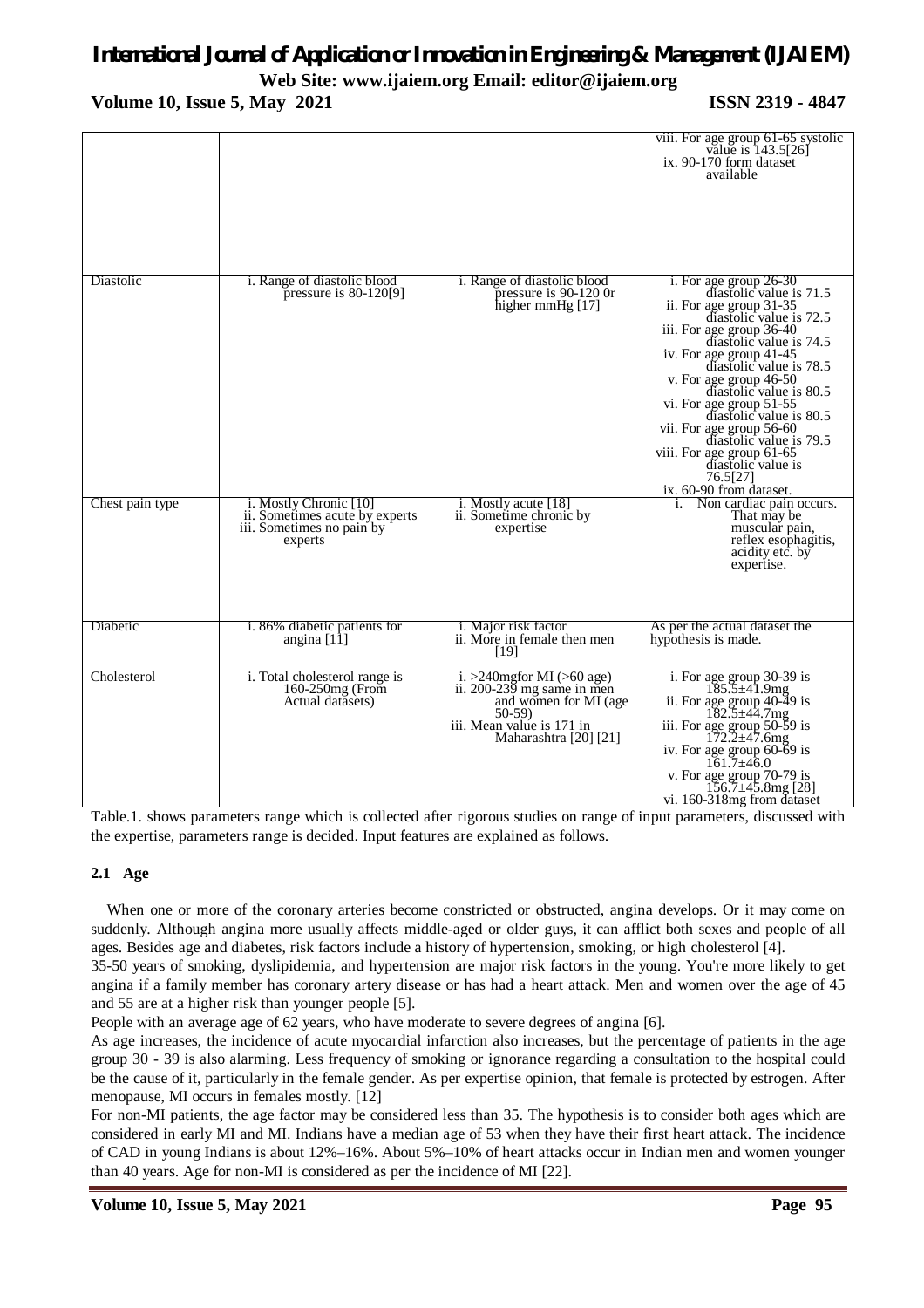**Volume 10, Issue 5, May 2021 ISSN 2319 - 4847** 

#### **2.2 Gender**

Women have a similar or slightly higher prevalence of angina than males across time and at different ages, regardless of diagnostic and treatment techniques, in nations with significantly variable myocardial infarction rates. In 2003 Indian mean age 52.5, 27/930 prevalence=2.6(female), 6/626 prevalence=1.0(male) [7].

Female and male gender is not defined this can conclude that both male-female genders can consider for non-MI equally.

#### **2.3 ECG changes**

Approximately 50% of patients with angina pectoris have normal findings after a resting ECG.

However, anomalies such as evidence for past MI, intraventricular conduction delay, varied degrees of atrioventricular block, arrhythmias, or ST-T–wave alterations may be detected. [7] In a myocardial infarction transmural ischemia develops. In the first hours and days after the onset of myocardial infarction, several changes can be observed on the ECG. First, large peaked T waves (or hyperacute T waves), then ST elevation, then negative T waves, and finally pathologic Q waves develop [13]. By expertise experience, there are always changes in ECG if MI happened.

Other than acute MI, the typical ECG alterations might be detected in other situations. For example, patients with previous MI and left ventricular aneurysms may have persistent ST elevations resulting from dyskinetic wall motion, rather than from acute myocardial injury [7]. The ECG changes may be no for non-MI patients.

#### **2.4 CK-MB**

CK-MB is first detected 4-6 hours after the onset of symptoms, peaks at 24 hours, and then returns to normal in 48- 72 hours. However, its release kinetics can assist in diagnosing reinfarction if levels rise after initially declining following acute MI [14].

CK-MB is a useful biomarker for detecting acute MI as it has a relative specificity for cardiac tissue but can still become elevated in non-cardiac conditions such as skeletal muscle injury, hypothyroidism, chronic renal failure, and severe exercise. In this situation, the CK-MB changes may occur [24]. The actual percentage to consider CK-MB changes for the non-mi patients can get after discussing with physiotherapist, endocrinologist, nephrologist. In this research, we are considering actual data collected from the hospitals. There are no changes seen in these parameters if the ECG reading is normal. As per the hypothesis made from the real dataset these two readings are considered yes if ECG changes are considered yes for the same patients.

#### **2.5 TROP-I**

Increased blood levels of the cardiac protein isoform troponin have been found to be a biomarker for heart diseases, the most common of which is myocardial infarction. Raised troponin levels indicate cardiac muscle cell death as the enzyme is released into the blood upon injury to the heart [15].

The existence of myocardial damage, but not the underlying cause, is indicated by an increase in cTn (cardiac-specific type of troponin). Hence, besides acute myocardial infarction (AMI), there is a myriad of potential diseases with troponin release, including acute pulmonary embolism, heart failure, myocarditis, and end-stage renal disease [25].

#### **2.6 LAD, RCA, LCA**

In general, stable anginal symptoms will not develop unless there is greater than 70% stenosis of a major epicardial coronary vessel (left anterior descending, circumflex, or right coronary artery). Multiple tandem stenosis can, at times, cause angina, even if the obstruction is less than 50% [8].

One of the major and catastrophic manifestations of coronary atherosclerosis is myocardial infarction. This is a common contributor to mortality and morbidity worldwide. For example, the incidence of coronary atherosclerosis has doubled during the past three to four decades in India and will soon emerge as the single largest disease accounting for almost one-third of all deaths in India. Multiple vessels in men are more than in women [16].

#### **2.7 Systolic Blood Pressure**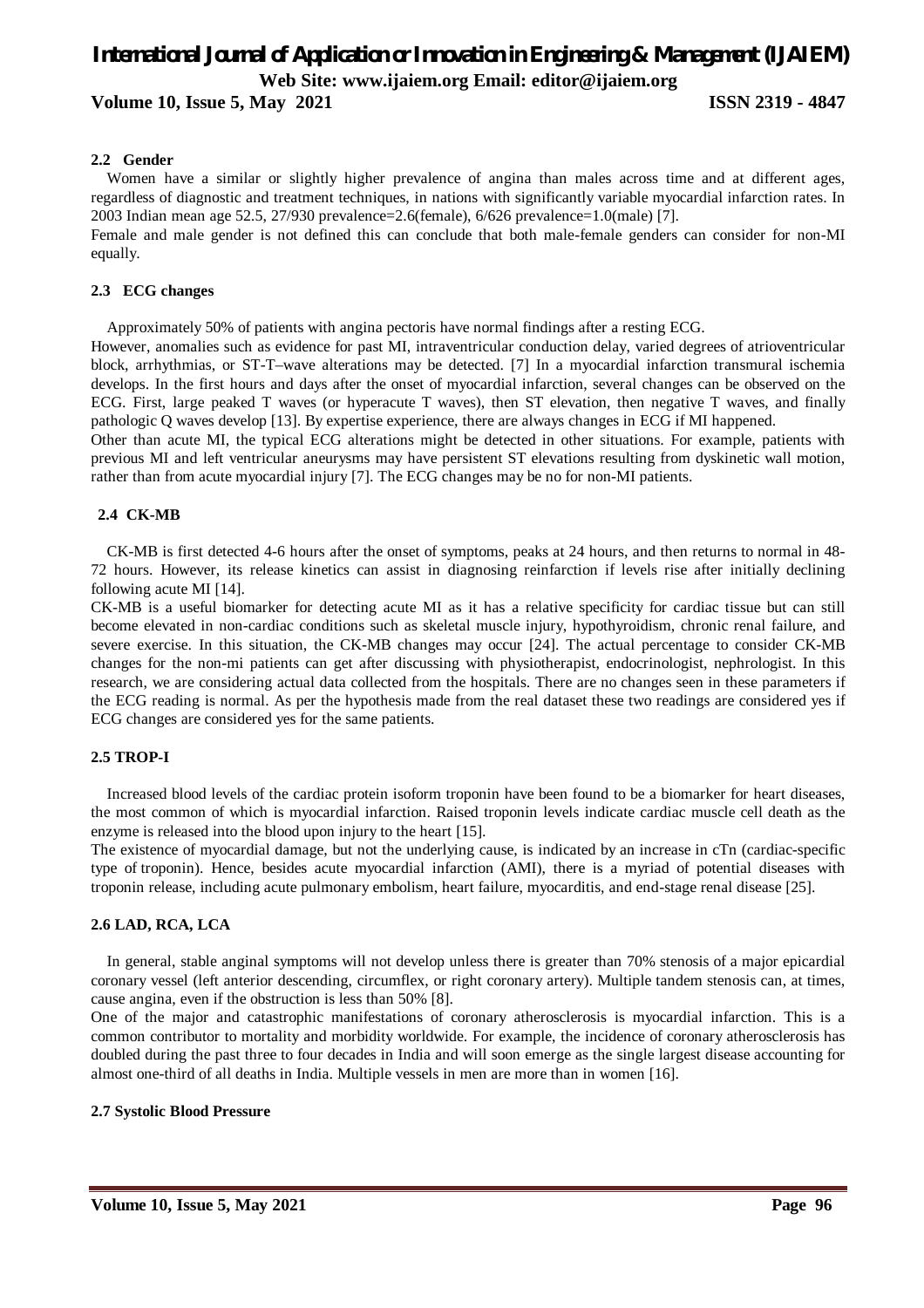#### **Volume 10, Issue 5, May 2021 ISSN 2319 - 4847**

Elevated blood pressure is systolic of 120 to 129 and diastolic less than 80. Stage 1 high blood pressure is when systolic is 130 to 139 or diastolic is 80 to 89. Stage 2 high blood pressure is when systolic is 140 or higher or diastolic is 90 or higher.

In this stage, your blood pressure readings exceed 180/120 mm Hg (where systolic BP is higher than 180 mm Hg and diastolic BP is higher than 120 mm Hg) [9] For every 20 mm Hg systolic or 10 mmHg diastolic increase in BP, there is a doubling of mortality from both Ischemic Hear Disease (IHD) and stroke. High BP is common among men below 35 due to stressful life. Studies show 80 percent of people over the age of 65 have high blood pressure. Systolic blood pressure rises as you age and the diastolic number reduces.

After the age of 65, the elasticity of the vascular bed is lost due to atherosclerosis [17]. Normal range of blood pressure is considered for non-MI patients [26]. Some readings are considered from the dataset collected from hospitals. 90-170 systolic is shown in the actual dataset. The hypothesis is made on this reading and included in the synthetic dataset.

#### **2.8 Diastolic Blood Pressure**

A normal range of blood pressure is considered for non-MI patients [27]. Some readings are considered from the dataset collected from hospitals. 60-90 diastolic is shown in the actual dataset. The hypothesis is made on this reading and included in the synthetic dataset.

#### **2.9 Chest Pain Type**

Angina is chest pain that happens because there isn't enough blood going to part of your body.

It's also known as ischemic chest pain or angina pectoris. With this type, you have chest pain but no coronary artery blockage [10]. Most of the time pain in MI patients is acute. Sometimes it may be chronic as per the expertise opinion. What should be the ratio for acute and chronic is calculated from the actual dataset. Myocardial infarction (MI) refers to tissue death (infarction) of the heart muscle (myocardium) caused by ischemia, that's lack of oxygen delivery to myocardial tissue. it's a kind of acute coronary syndrome, which describes a sudden or short-term change in symptoms associated with blood flow to the heart [18]. There is noncardiac pain occurs in non-MI patients. That may be muscular pain, reflex esophagitis, acidity, etc.

#### **2.10 Diabetic**

The longer you live with diabetes, the more likely you are to have heart disease. Here 86% is calculated from the actual dataset gathered from two hospitals. 150 patients' data is considered. 22 patients are nondiabetic and 129 were diabetic patients [11].

Diabetes is a primary risk factor for the development of CAD, with diabetic patients having a greater rate of MI than those who do not. In addition, following a MI, diabetic patients have higher rates of morbidity, mortality, and reinfarction than non-diabetics, with one-year mortality rates of nearly 50% [19].

People with diabetes who do not have CAD by CAG have a modest risk of MI, which is not significantly higher than patients who do not have CAD or diabetes. Diabetic is co-morbidity and it is a precipitating factor.

#### **2.11 Cholesterol**

There's a sharp increase in the risk for cardiovascular disease when total cholesterol levels are 240 mg/dl and above. For people with heart or blood vessel disease, LDL cholesterol should be less than 70 mg/dl. The total Cholesterol range is calculated from the actual dataset gathered from the hospitals. There are 150 patients' data considered for early MI [12]. There's a sharp increase in the risk for cardiovascular disease when total cholesterol levels are 240 mg/dl and above. Goals: Total cholesterol less than 200 mg/dl. LDL cholesterol should be less than 70 mg/dl for those with heart or blood vessel disease [20] [21]. The normal range of total cholesterol is considered [28]. Another range from the actual dataset is considered that is 160-318. Only total cholesterol is considered in this research.

#### **3.PREPARATION OF SYNTHETIC DATASET BASED ON ACTUAL DATASET**

**Table 2:** Synthetic dataset calculation in percentage using actual datasets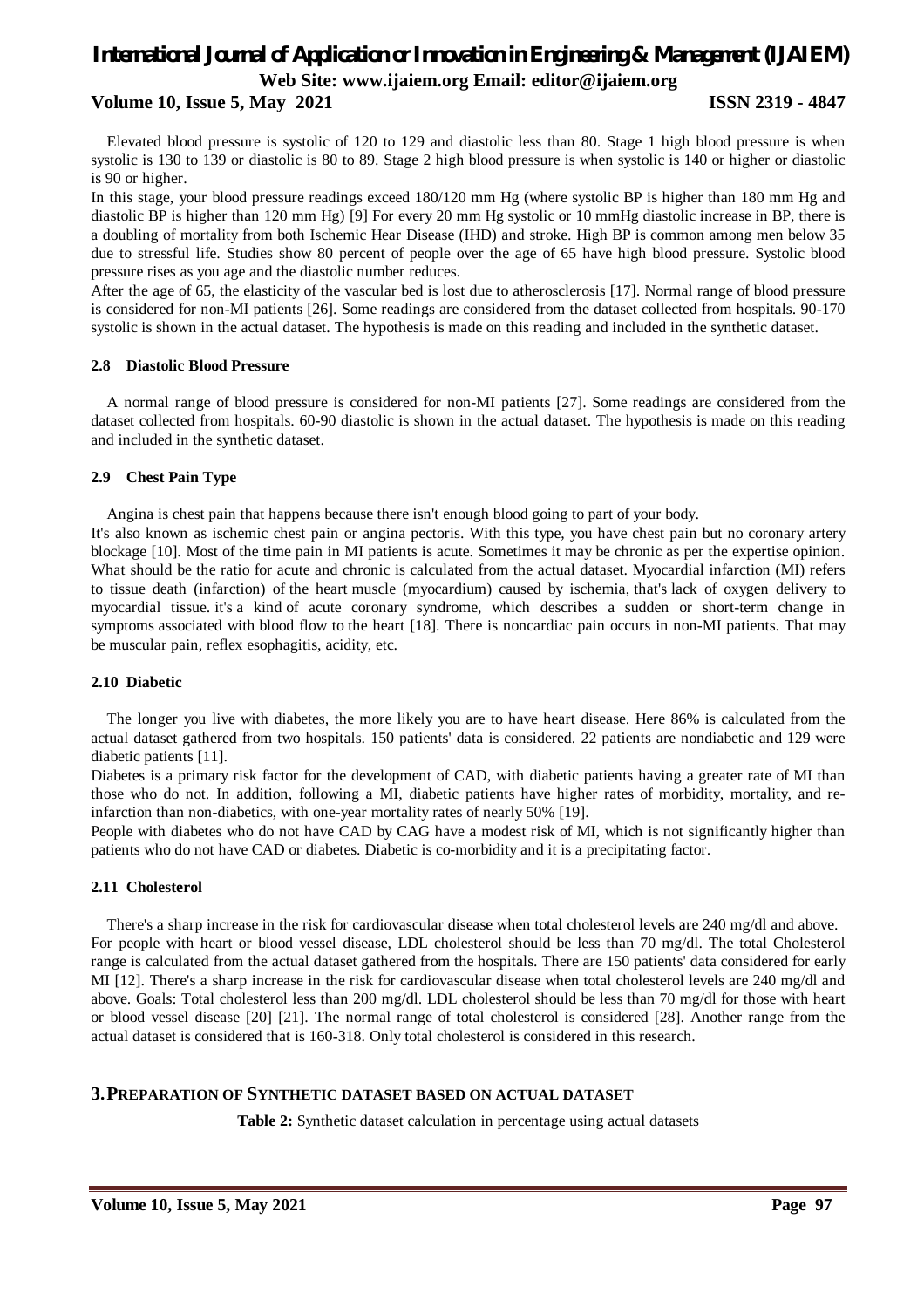## *International Journal of Application or Innovation in Engineering & Management (IJAIEM)*

**Web Site: www.ijaiem.org Email: editor@ijaiem.org**

**Volume 10, Issue 5, May 2021 ISSN 2319 - 4847** 

| <b>Parameters</b>  | Total patients 150 for early MI                                                                                                                                                                       | <b>Total patients 300 for MI</b>                                                                                                                                                                                                                                                                                       | Total patients 53 for non-MI<br>(Those having other problem then<br>MI)                                                                                                                                                                                    |
|--------------------|-------------------------------------------------------------------------------------------------------------------------------------------------------------------------------------------------------|------------------------------------------------------------------------------------------------------------------------------------------------------------------------------------------------------------------------------------------------------------------------------------------------------------------------|------------------------------------------------------------------------------------------------------------------------------------------------------------------------------------------------------------------------------------------------------------|
| Age                | i. $<$ 35 age=0.66%<br>ii. > 35-60 age=46.66%<br>iii. >60-70 age=47.33%<br>iv. >70-75 age=4.66%                                                                                                       | i. < 35 age=4%<br>ii. > 35-45 age=43.33%<br>iii. >46-55 age=29%<br>iv. > 56-65 age=17.33%<br>v. >66-75 age=6.33%                                                                                                                                                                                                       | i. 40-50 age=37.73%<br>ii. 51-60 age=30.18%<br>iii. 61-70 age=26.41%<br>iv. 71-75 age=3.77%                                                                                                                                                                |
| Gender             | i. 10% female<br>ii. 90% male                                                                                                                                                                         | i. 10% female<br>ii. 90% male                                                                                                                                                                                                                                                                                          | i. 33.96% female<br>ii. 64.15% male                                                                                                                                                                                                                        |
| <b>ECG</b> changes | i. 0.66% no<br>ii. 99.34% yes                                                                                                                                                                         | i. 100% yes                                                                                                                                                                                                                                                                                                            | i. 100% yes This is for 53<br>patients having other<br>disease then MI.<br>ii. Hypothesis should be made for<br>normal person and no ECG<br>should consider.                                                                                               |
| <b>CKMB</b>        | i. 88% no                                                                                                                                                                                             | i. 0.33% no                                                                                                                                                                                                                                                                                                            | i. 15% no                                                                                                                                                                                                                                                  |
| Trop-I             | ii. 12% yes<br>i. 88% no                                                                                                                                                                              | ii. 99.67% yes<br>i. 0.33% no                                                                                                                                                                                                                                                                                          | ii. 85% yes<br>i. 15% no                                                                                                                                                                                                                                   |
| <b>LAD</b>         | ii. 12% yes<br>i. 2.66% has 0% blockages<br>ii. 0.66% has 60% blockages<br>iii. 72.66% has blockages 70 to<br>90%<br>iv. 23.33% has blockages 95 to<br>100%                                           | ii. 99.67% yes<br>i. 47.66% has 0% blockages<br>ii. 0.66% has 50% blockages<br>iii. 2.33% has 60% blockages<br>iv. 2% has 80% blockages<br>v. 4.66% has 90% blockages<br>vi. 2.66% has 99% blockages<br>vii. 39.33% has 100% blockages                                                                                 | ii. 85% yes<br>i. 9.43% has 0% blockages<br>ii. 1.88% has 70% blockages<br>iii. 43.33% has 80% blockages<br>iv. 37.73% has 90% blockages<br>v. 5.66% has 100% blockages                                                                                    |
| <b>LCA</b>         | i. 10% has 0% blockages<br>ii. 12% has 40 to 60%<br>blockages<br>iii. 42% has 70 to 80%<br>blockages<br>iv. 26% has 85 to 95%<br>blockages<br>v. 10% has 99 to 100%<br>blockages                      | i. 35% has 0% blockages<br>ii. 0.33% has 40% blockages<br>iii. 1.66% has 50% blockages<br>iv. 2.33% has 60% blockages<br>v. 0.66% has 70% blockages<br>vi. 2% has 80% blockages<br>vii. 1% has 90% blockages<br>viii. 0.33% has 95% blockages<br>ix. 0.66% has 99% blockages<br>x. 25.33% has 100% blockages           | i. 24.52% has 0% blockages<br>ii. 1.88% has 40% blockages<br>iii. 5.66% has 50% blockages<br>iv. 20.75% has 60% blockages<br>v. 9.43% has 70% blockages<br>vi. 15.09% has 80% blockages<br>vii. 20.75% has 90% blockages<br>viii. 1.88% has 100% blockages |
| <b>RCA</b>         | i. 7.33% has 0% blockages<br>ii. 5.33% has 50 to 60%<br>blockages<br>iii. 24% has 70to80% blockages<br>iv. 39.33% has 85 to 95%<br>blockages<br>v. 20.66% has 99 to 100%<br>blockages                 | i. $51.66\%$ has 0% blockages<br>ii. 0.33% has 40% blockages<br>iii. 3% has 50% blockages<br>iv. 6% has 60% blockages<br>v. 3.66% has 70% blockages<br>vi. 6% has 80% blockages<br>vii. 2% has 90% blockages<br>viii. 0.33% has 95% blockages<br>ix. . 0.66% has 99% blockages<br>x. 25.66% has 100% blockages         | i. 28.30% has 0% blockages<br>ii. 1.88% has 40% blockages<br>iii. 5.66% has 50% blockages<br>iv. 9.43% has 60% blockages<br>v. 5.66% has 70% blockages<br>vi. 16.98% has 80% blockages<br>vii. 28.3% has 90% blockages<br>viii. 3.77% has 100% blockages   |
| Systolic           | i. 2% has systolic bp range<br>from 90-100.<br>ii. 6.66% has systolic bp range<br>from 110.<br>iii. 82.66% has systolic bp range<br>from 130-140.<br>iv. 8.66% has systolic bp range<br>from 150-160. | i. 0.33% has systolic bp range 80.<br>ii. 3.33% has systolic bp range 90.<br>iii. 43% has systolic bp range 100.<br>iv. 45.66% has systolic bp range<br>110.<br>v. 0.33% has systolic bp range<br>120.<br>vi. 3% has systolic bp range 130.<br>vii. 3% has systolic bp range 140.<br>viii. 0.33% has systolic bp range | i. 1.88% has systolic bp range 90.<br>ii. 3.77% has systolic bp range<br>100.<br>iii. 1.88% has systolic bp range<br>110.<br>iv. 22.64% has systolic bp range<br>130.<br>v. 32.07% has systolic bp range<br>140<br>vi. 30.88% has systolic bp range        |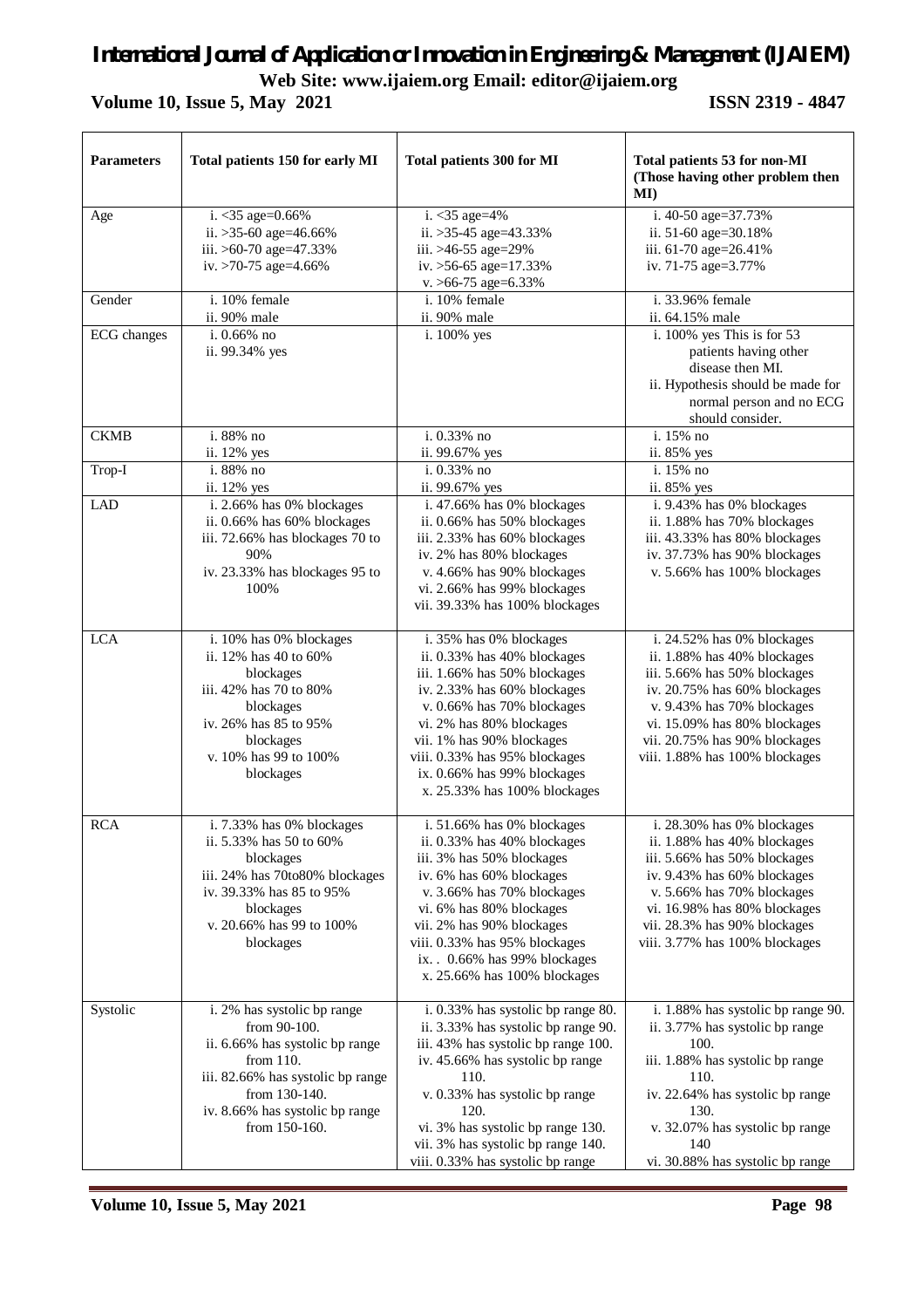**Volume 10, Issue 5, May 2021 ISSN 2319 - 4847** 

|             |                                 | 160                                | 150                               |
|-------------|---------------------------------|------------------------------------|-----------------------------------|
|             |                                 | ix. 0.33% has systolic bp range    | vii. 9.43% has systolic bp range  |
|             |                                 | 170.                               | 160.                              |
| Diastolic   | i. 8.66% has diastolic bp range | i. 75.66% has diastolic bp range   | i. 5.66% has diastolic bp range   |
|             | from $60-70$ .                  | 60.                                | 60.                               |
|             | ii. 0.6% has diastolic bp range | ii. 18% has diastolic bp range 70. | ii. 7.54% has diastolic bp range  |
|             | 80.                             | iii. 1% has diastolic bp range 80. | 70.                               |
|             | iii. 89.33% has diastolic bp    | iv. 5.33% has diastolic bp range   | iii. 9.43% has diastolic bp range |
|             | range 90.                       | 90.                                | 80.                               |
|             | iv. 0.6% has diastolic bp range | v. 0.6% has diastolic bp range     | iv. 69.81% has diastolic bp range |
|             | 100.                            | 100.                               | 90.                               |
|             |                                 | vi. 0.33% has diastolic bp range   |                                   |
|             |                                 | 140.                               |                                   |
| Chest pain  | i. No pain-2%                   | i. Chronic-1%                      | i. No pain-15.09                  |
| type        | ii. Chronic-92%                 | ii. Acute-99%                      | ii. Chronic-79.24%                |
|             | iii. Acute-6.66%                |                                    | iii. Acute-5.66%                  |
| Diabetic    | i. No -14.66%                   | i. No $-93.66\%$                   | i. No $-28.3%$                    |
|             | ii. Yes-85.33%                  | ii. Yes-6%                         | ii. Yes-71.69%                    |
| Cholesterol | i. 24% has range from $160-170$ | i. $1.33\%$ has range 160 mg.      | i. $3.37\%$ has range 160 mg.     |
|             | mg.                             | ii. 22.33% has range 170mg.        | ii. 16.98% has range 170mg.       |
|             | ii. 44.66% has range from 170-  | iii. 37% has range 180mg.          | iii. 26.41% has range 180mg.      |
|             | 180mg.                          | iv. 20.66% has range 190mg.        | iv. 20.75% has range 190mg.       |
|             | iii. 28% has range from 190-    | v. 8.66% has range 200mg.          | v. 11.32% has range 200mg.        |
|             | 200 <sub>mg</sub> .             | vi. 3.66% has range 210mg.         | vi. 7.54% has range 210mg.        |
|             | iv. 0.66% has range 210mg.      | vii. 1.66% has range 220mg.        | vii. 1.88% has range 220mg.       |
|             | v. 1.33% has range from 220-    | viii. 1% has range 230mg.          | viii. 5.66% has range 230mg.      |
|             | 230mg.                          | ix. 4% has range 240mg.            | ix. 3.77% has range 240mg.        |
|             | vi. $0.66\%$ has range $250mg$  | $x. 1\%$ has range 250mg.          |                                   |
|             |                                 |                                    |                                   |

#### **4.DISCUSSIONS**

Table 2. Shows the calculations of synthetic dataset based on real data for early MI, MI and non-MI patients. After collecting datasets from various hospitals, it is realized that collected data is not enough to feed to machine learning model. To increase the accuracy of model it is utmost requirement of huge datasets. Therefore, synthetic datasets are prepared based on the collected dataset under the guidance of many expertise. All responsible features for Early MI, MI and non-MI such as age, gender, ECG changes, CK-MB, Trop-I, Angiographic parameters (LAD, LCA, RCA), Blood pressure (Systolic, Diastolic), chest pain type, Total Cholesterol etc. are considered. The value of each parameter is calculated based on data collected from hospitals. Valuable inputs are taken from expertise. The calculated range for synthetics datasets is shown in table.2. Based upon above calculations, synthetic range of datasets can be extended as per the calculations.

#### **5.CONCLUSIONS**

MI is a major public health problem in India, often impacting the most productive years of an individual's life. The epidemiological transition plays out differently in different regions of India because of varied economic development. This research is done on rural area of Maharashtra. There are many more important parameters which are impacting on the health of man kinds such as smoking, eating habit, stress. But these information's are not available in the datasets gathered from the hospitals. In this research it is found that age between 60-70 is more for early MI, whereas for MI it is 35-45 age group and for non-MI 40-50 age group. It is noticed that Early MI and MI occurs more in male then female. ECG changes in Early MI and MI are always happened and if patients have other disease, then MI may have ECG changes. In normal patients no ECG changes seen. Changes in CK-MB and Trop-I exists in both all patients with varying percentages. But this changes always happened in early MI and MI patients. Angiographic changes are more in LAD as compared to LCA and RCA for early MI and MI patients. Systolic range is 130-140 for early MI and for MI it is in the range of 100. In non-MI patients it is 140 if patients have other disease. Diastolic range is 90 for early MI whereas 60 in MI patients that is low blood pressure counted. Chest pain is chronic in early MI and Acute in MI patients is noticed. More diabetic patients suffered with early MI. Cholesterol range is 170-180 mg in Early MI patients where as 180 mg in MI patients.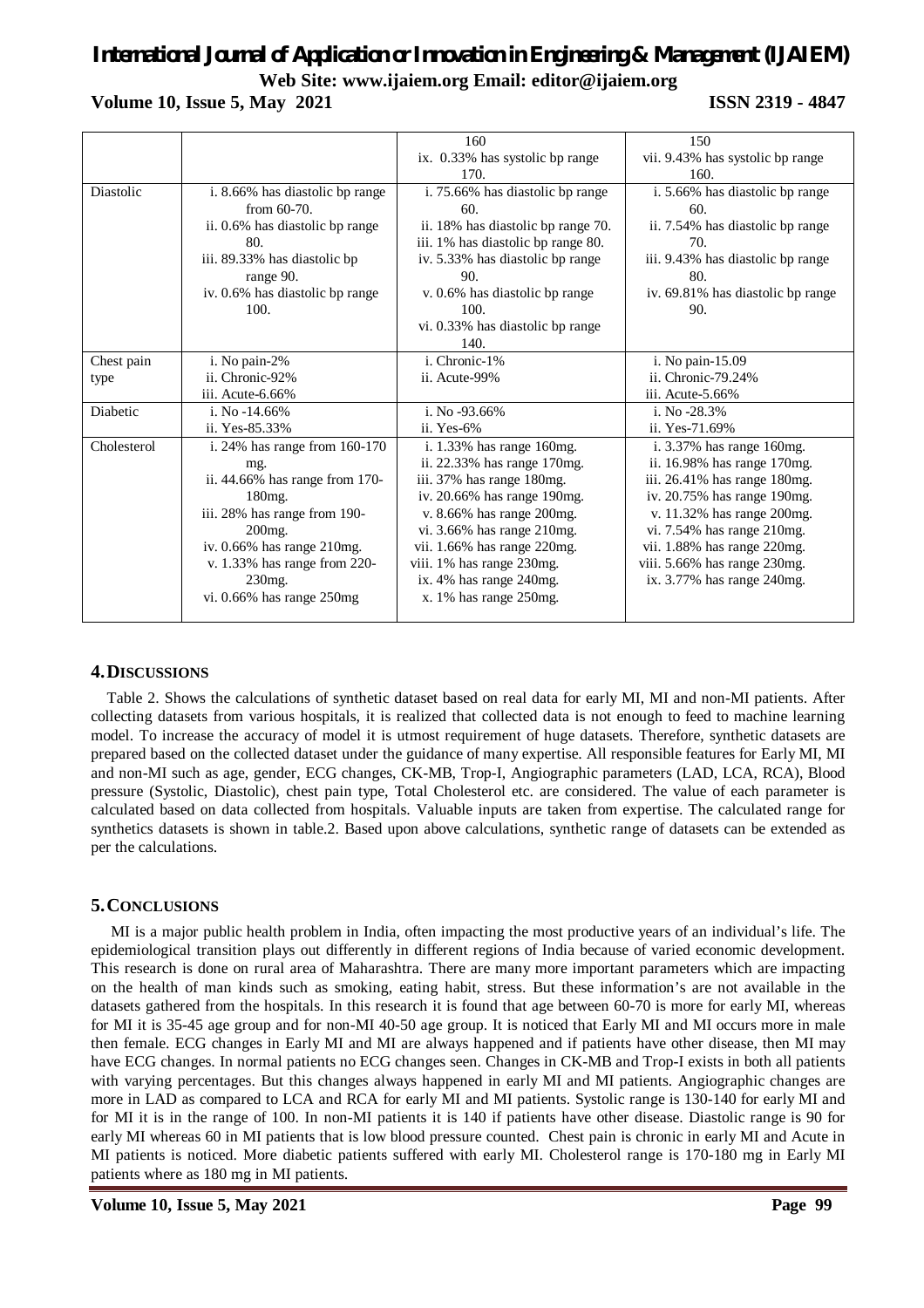**Volume 10, Issue 5, May 2021 ISSN 2319 - 4847**

#### **6.ACKNOWLEDGMENT**

I am thankful and acknowledge the full support from Dr. Asher Khan (MD, DM), Dr. Tamim Fazil (Medicine), Dr. Mehrosh Ghazal (Ped), Dr. Amera Ansari (Gyn) and Dr. Shamim Akhter (Pathology). I also thank to them for allowing to collect data from the hospitals. I am also thankful to all 20 doctors who had responded for my questionnaire through google form.

#### **References**

- [1] W.H. Organization, "The top 10 causes of death", May 2014. [0nline]. Available" http://www.who.int/.
- [2] S. Amin, K. Agarwal and R. Beg, "Genetic neural network-based data mining in prediction of heart disease using risk factors", in IEEE Conference on Information and Communication Technologies (ICT), 2013.
- [3] J. Thomas and T. Princy, "Human Heart Disease Prediction System using Data Mining Techniques", in International Conference on Circuit, Power and Computing Technologies, 2016.
- [4] https://www.mhealth.org/blog/2017/february-2017/five-things-to-know-about-angina
- [5] www.mayoclinic.org › symptoms-causes › syc-20369373
- [6] Sharma AK, Dar MI, Iqbal M, Tramboo NA" Gender-based differences in coronary artery disease: A prospective observational study from a North Indian state", Heart India 2020;8:85-92.
- [7] https://www.medscape.com/answers/150215-69325/what-is-the-role-of-ecg-in-the-workup-of-angina-pectoris.
- [8] https//www.google.co.in/search?q=lad+blockages+in+percentage+initially+in+angina%
- [9] https://www.cdc.gov/bloodpressure/about.htm
- [10] https://www.healthline.com/health/heart-disease/can-you-die-from-angina#treatment
- [11] Cornelia Junghans, Neha Sekhri, M. Justin Zaman, Harry Hemingway, Gene S. Feder, Adam Timmis, "Atypical chest pain in diabetic patients with suspected stable angina: impact on diagnosis and coronary outcomes", European Heart Journal - Quality of Care and Clinical Outcomes, Volume 1, Issue 1, July 2015, Pages 37–43.
- [12] G. Channamma," Age and Gender distribution in patients with acute Myocardial Infarction", Medica Innovatica, July 2016, Volume 5 - Issue 1.
- [13] https://en.ecgpedia.org/wiki/Myocardial\_Infarction#:~:text=In%20a%20myocardial%20infarction%20transmural,fin ally%20pathologic%20Q%20waves%20develop
- [14] Authored by Dr Colin Tidy, Reviewed by Dr Sarah Jarvis MBE, "Cardiac Enzymes and Markers for Myocardial Infarction", Last edited 22 Aug 2019, professional articles.
- [15] Ohtsuki, S. Morimoto," Tropnin-I." in Encyclopedia of Biological Chemistry (Second Edition), 2013.
- [16] Sunday Sokunle Soyemi1, Francis Adedayo Faduyile2, Fadesewa Ibiolagbajosi Osuolale3," Fatal Myocardial Infarction: A Retrospective Autopsy Study", DOI: 10.7860/JCDR/2018/31550.11064.
- [17] https://timesofindia.indiatimes.com/life-style/health-fitness/health-news/when-should-you-start-worrying-about-yourblood-pressure/articleshow/67643278.cms
- [18] https://en.wikipedia.org/wiki/Myocardial infarction
- [19] Benjamin M Leon, Thomas M Maddox," Diabetes and cardiovascular disease: Epidemiology, biological mechanisms, treatment recommendations and future research", World J Diabetes 2015 October 10; 6(13): 1246- 1258 ISSN 1948-9358.
- [20] Rajeev Guptaa, Ravinder S. Raoa, Anoop Misrab, Samin K. Sharma," Recent trends in epidemiology of dyslipidemias in India", Indian Heart J. 2017 May-Jun; 69(3): 382–392.
- [21] https://my.clevelandclinic.org/health/articles/17385-cardiovascular-disease-prevention--reversal
- [22] Meenakshi Sharma and Nirmal Kumar Ganguly," Premature Coronary Artery Disease in Indians and its Associated Risk Factors", Copyright © 2005 Dove Medical Press Limited. All rights reserved
- [23] https://www.medscape.com/answers/150215-69325/what-is-the-role-of-ecg-in-the-workup-of-angina-pectoris
- [24] Saikrishna Patibandla1; Kush Gupta2; Khalid Alsayouri3," Cardiac Enzymes
- ", NCBI Bookshelf. A service of the National Library of Medicine, National Institutes of Health.
- [25] Susanne Korff, Hugo A Katus, Evangelos Giannitsis," DIFFERENTIAL DIAGNOSIS OF ELEVATED TROPONINS", Heart. 2006 Jul; 92(7): 987–993. doi: 10.1136/hrt.2005.071282.
- [26] https://www.medicinenet.com/blood\_pressure\_chart\_reading\_by\_age/article.htm
- [27] https://www.medicinenet.com/blood\_pressure\_chart\_reading\_by\_age/article.htm
- [28] Gupta R, Sharma M, Goyal NK, Bansal P, Lodha S, Sharma KK. Gender differences in 7 years trends in cholesterol lipoproteins and lipids in India: Insights from a hospital database. Indian J Endocr Metab 2016; 20:211-8.